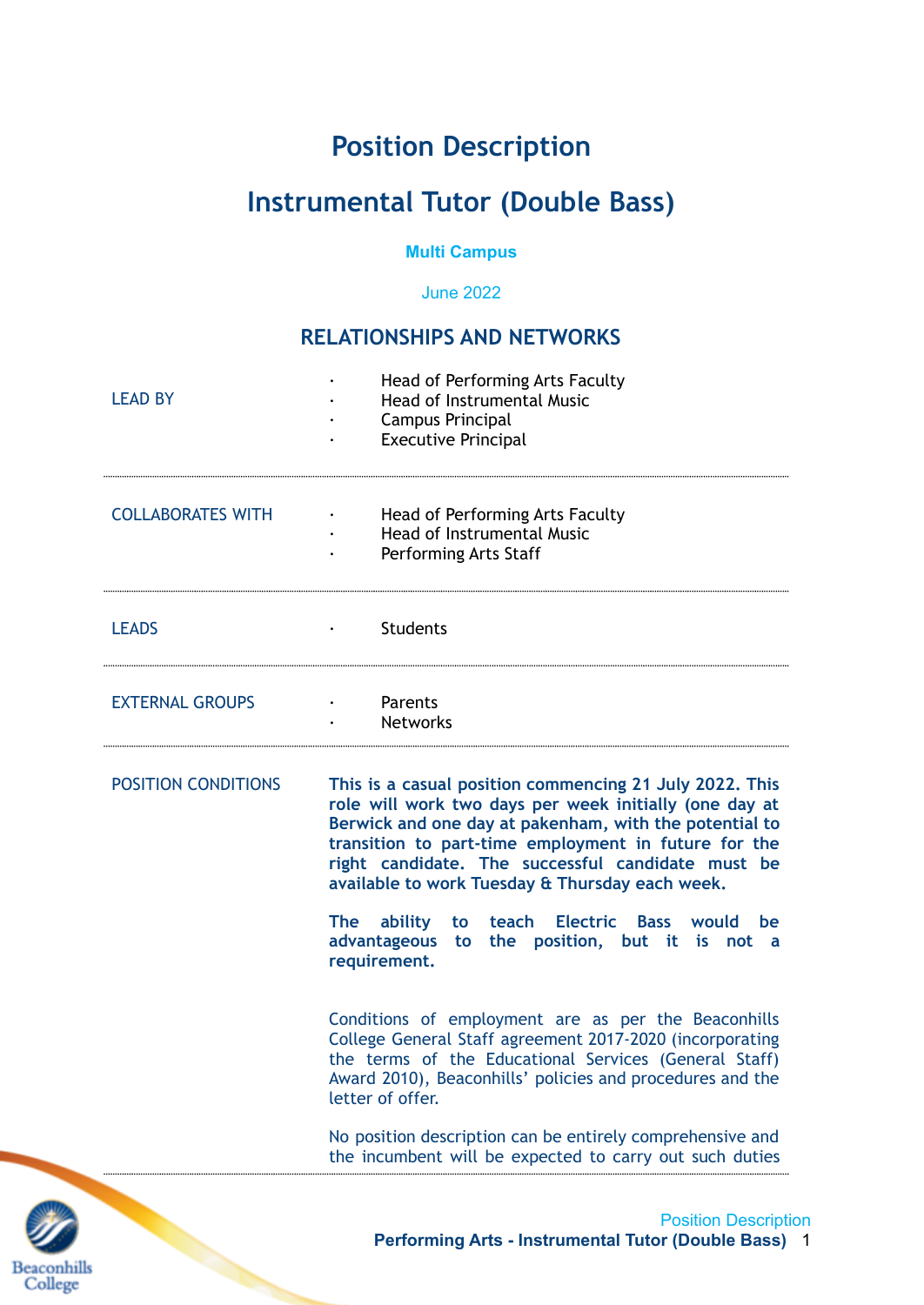as may be required from time to time and are broadly consistent with the position description, the status of the post within the College and the classification criteria of the Educational Services (Schools) General Staff Award 2010.

| <b>REFERENCE</b>     | <b>Staff Code of Conduct</b>          |
|----------------------|---------------------------------------|
| <b>DOCUMENTATION</b> | <b>College Policies and Practices</b> |

#### **PRIMARY PURPOSE OF THE POSITION**

Beaconhills is seeking a suitably qualified, dynamic and enthusiastic Instrumental Music Tutor to teach Double Bass and contribute to the growth of a vibrant Performing Arts program at the Pakenham Campus.

The successful candidate will be required to teach individual lessons at Junior, Middle and Senior levels and also teach co-curricular activities, including but not limited to soirees, concerts, examination preparation and assemblies. The ability to teach to VCE students is essential.

This position reports to and takes direction from the Head of Performing Arts and the Head of Instrumental Music and is accountable to the Campus Principal and the Executive Principal. This casual position will commence 19 July 2022 and will work 2 days per week initially. This role works across both our Berwick and Pakenham campuses.

Beaconhills requires the incumbent to maintain a technical knowledge at the forefront of the field of music education, work as a member of a small team and carry out work in a competent, effective and efficient manner.

Completion of a qualification in Music Performance (Double Bass) or equivalent industry experience is required.

#### **KEY RESPONSIBILITIES FOR THE POSITION**

- Teach individual lessons at Junior, Middle and Senior levels
- Prepare students for solo performances
- Prepare students for examinations, where appropriate
- Prepare reports for all students taught
- Adopt appropriate assessment procedures
- Ensure that the preparation of lessons, skills being taught and discipline are of a continued high standard
- Attend meetings as required
- Attend professional development courses
- Maintain appropriate safety of students within the teaching studio

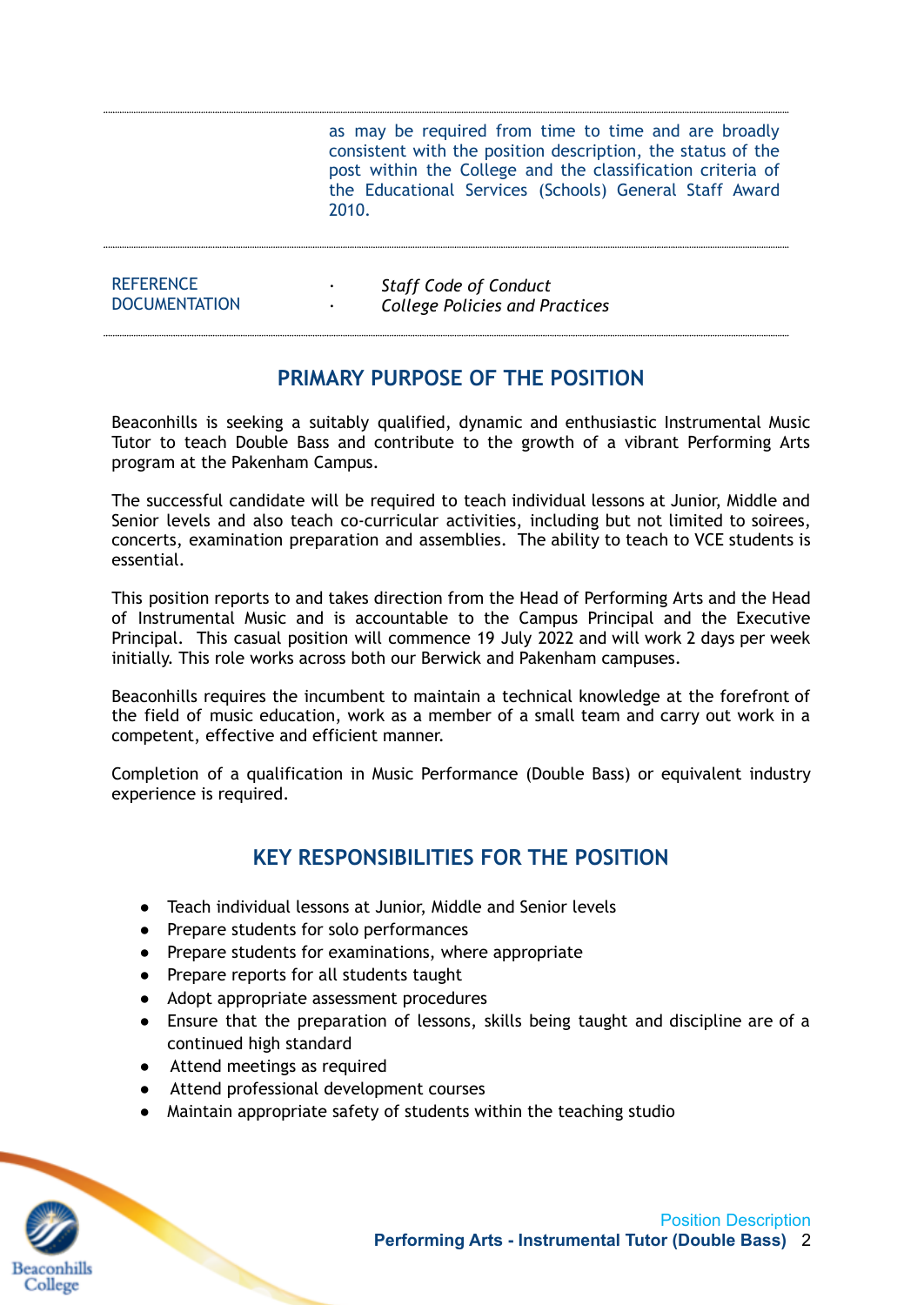## **KEY CO-CURRICULAR RESPONSIBILITIES FOR THE POSITION**

- Develop Double Bass programs at Junior, Middle and Senior levels
- Conduct various ensembles and orchestras where required
- Assist and prepare as required for performances for official College events:
	- o Annual Performing Arts concert
	- o Soirees
	- o Presentation Night
	- o School productions
	- O Performances for assemblies

## **QUALIFICATIONS**

The successful application must hold (or be in the process of obtaining):

- Qualification in Music Performance (Double Bass) or equivalent industry experience
- A current Victorian Working with Children Check (Employee)
- A current National Police Check (NPC) valid within 12 months
- A current first aid certificate (or a willingness to obtain)

### **SELECTION CRITERIA**

To be appointed into this position, a candidate would meet the following selection criteria to the satisfaction of the selection panel and the Executive Principal:

- Hold appropriate music qualifications and/or experience.
- Possess a high level of knowledge of relevant teaching and learning practices.
- Demonstrated understanding of assessment and reporting procedures.
- Demonstrated ability to work as part of, and contribute to, a committed team of learning professionals.
- Possess sound ICT skills.
- Demonstrated commitment to on-going professional learning.
- Display a high level of communication and interpersonal skills when relating to students, parents and work colleagues.
- Demonstrate proactive contributions to school programs

## **PHYSICAL CAPABILITIES**

- · Sitting (occasional 1-33%)
- Standing (frequent 34-66%)
- Walking (frequent 34-66%)
- Talking (frequent 34-66%)
- Listening (occasional 1-33%)
- Steps/stairs (frequent 34-66%)
- · Carrying (occasional 1-33%)